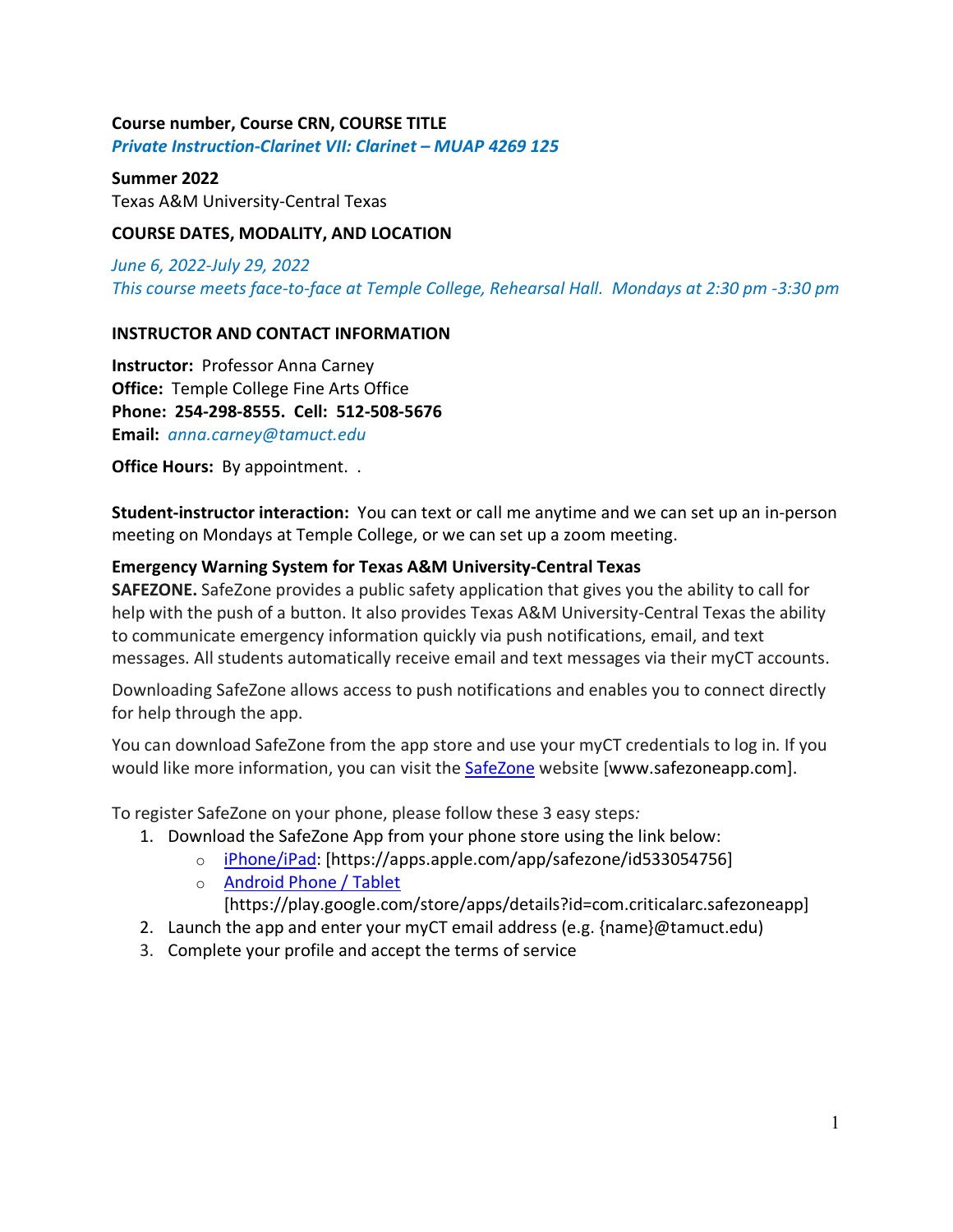### **COURSE INFORMATION**

## **Course Overview and description**

MUAP 4269. Private Lesson Instruction VII. 2 Credit Hours. This course is designed to provide individualized instruction in solo technique and repertoire for the musical performer. Prerequisite: 6 hours of private instruction.

## **Course Objective or Goal**

To perform the clarinet at the appropriate level for an upper division music major. **Student Learning Outcomes**

*Upon successful completion of this course you will be able to:*

- *1. Learn all the solo literature required for the capstone recital*
- *2. Perform capstone solo literature at 75% of goal tempi*
- *3. Perform a jury Final exam for Professor Carney*

## **Required Reading and Textbook(s)**

*1. Solo Literature previously agreed upon*

### **COURSE REQUIREMENTS**

Course Requirements: (include point values for each- not just a percentage)

| <b>Weekly Lessons</b> | 100 points per lesson, 50% of final grade |
|-----------------------|-------------------------------------------|
| <b>Final Jury</b>     | 100 points, $50\%$ of final grade         |

**Posting of Grades** 

*Grades will be handed to you weekly at the end of your lesson*

#### **Grading Policies**

*Unexcused absences will cause your final grade to drop one complete grade per.* 

## **COURSE OUTLINE AND CALENDAR**

#### **Complete Course Calendar**

*Criteria of assigned materials in music lessons is based on the student's individual technical and artistic level, therefore it is a customized program weekly dependent on the level of each student*

*8 week course: June 6, 2022-July 2, 2022*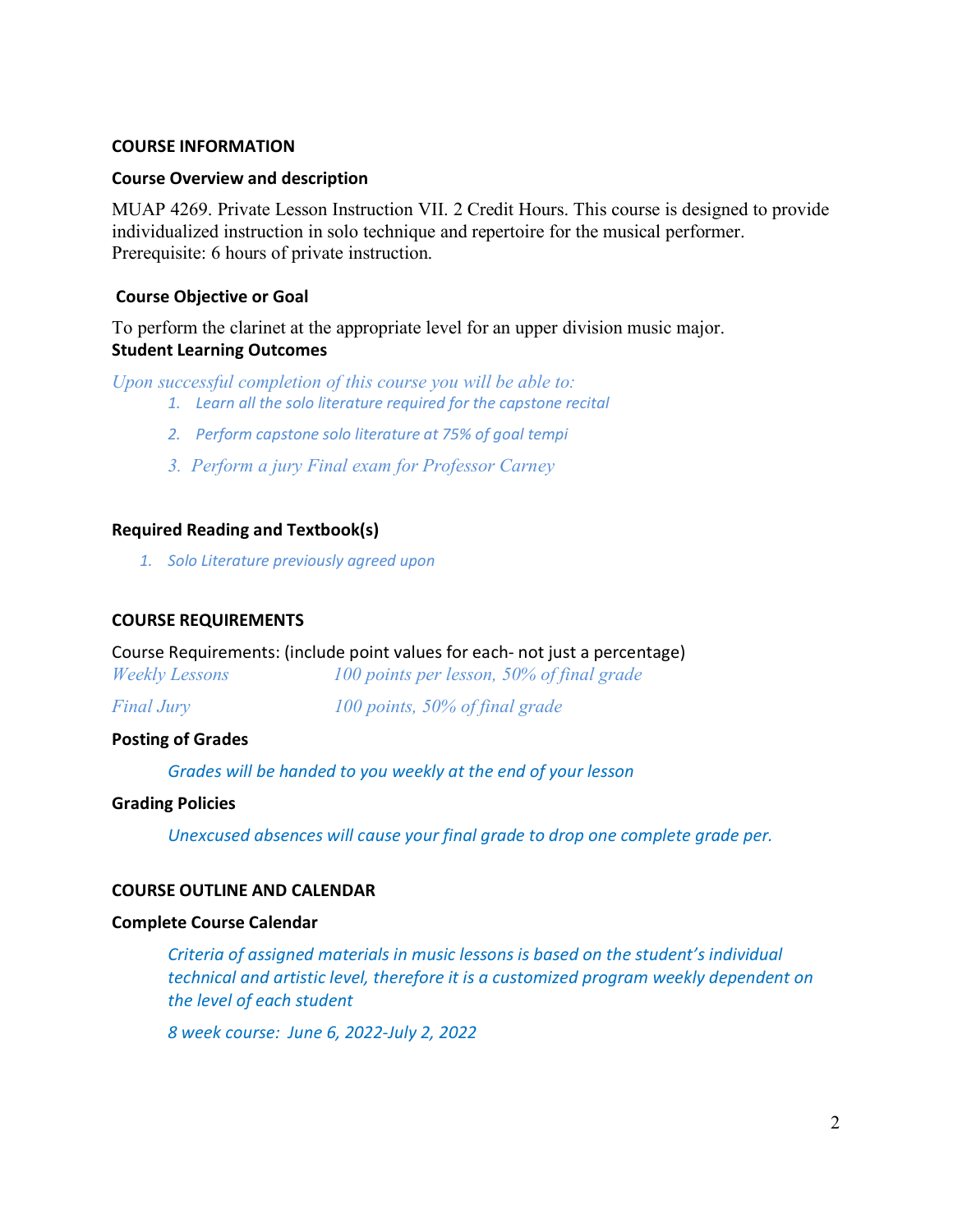## **Important University Dates**

*https://www.tamuct.edu/registrar/academic-calendar.html]*

## **TECHNOLOGY REQUIREMENTS AND SUPPORT**

*The student will need to be able to access YouTube for any listening assignments.*

*In the case of a university lockdown due to COVID, or any other crisis, lessons will continue virtually. The student will need an electronic device that includes a camera and microphone (internal mic is fine).* 

*The student will need to download the app Zoom onto their device. https://zoom.us/*

## **Technology Requirements**

This course will use the A&M-Central Texas Instructure Canvas learning management system. **We strongly recommend the latest versions of Chrome or Firefox browsers. Canvas no longer supports any version of Internet Explorer.**

Logon to A&M-Central Texas Canvas [https://tamuct.instructure.com/] or access Canvas through the TAMUCT Online link in myCT [https://tamuct.onecampus.com/]. You will log in through our Microsoft portal.

Username: Your MyCT email address. Password: Your MyCT password

### **Canvas Support**

Use the Canvas Help link, located at the bottom of the left-hand menu, for issues with Canvas. You can select "Chat with Canvas Support," submit a support request through "Report a Problem," or call the Canvas support line: 1-844-757-0953.

For issues related to course content and requirements, contact your instructor.

## **Online Proctored Testing**

A&M-Central Texas uses Proctorio for online identity verification and proctored testing. This service is provided at no direct cost to students. If the course requires identity verification or proctored testing, the technology requirements are: Any computer meeting the minimum computing requirements, plus web camera, speaker, and microphone (or headset). Proctorio also requires the Chrome web browser with their custom plug in.

#### **Other Technology Support**

For log-in problems, students should contact Help Desk Central, 24 hours a day, 7 days a week

Email: helpdesk@tamu.edu Phone: (254) 519-5466 Web Chat: [http://hdc.tamu.edu] *Please let the support technician know you are an A&M-Central Texas student.*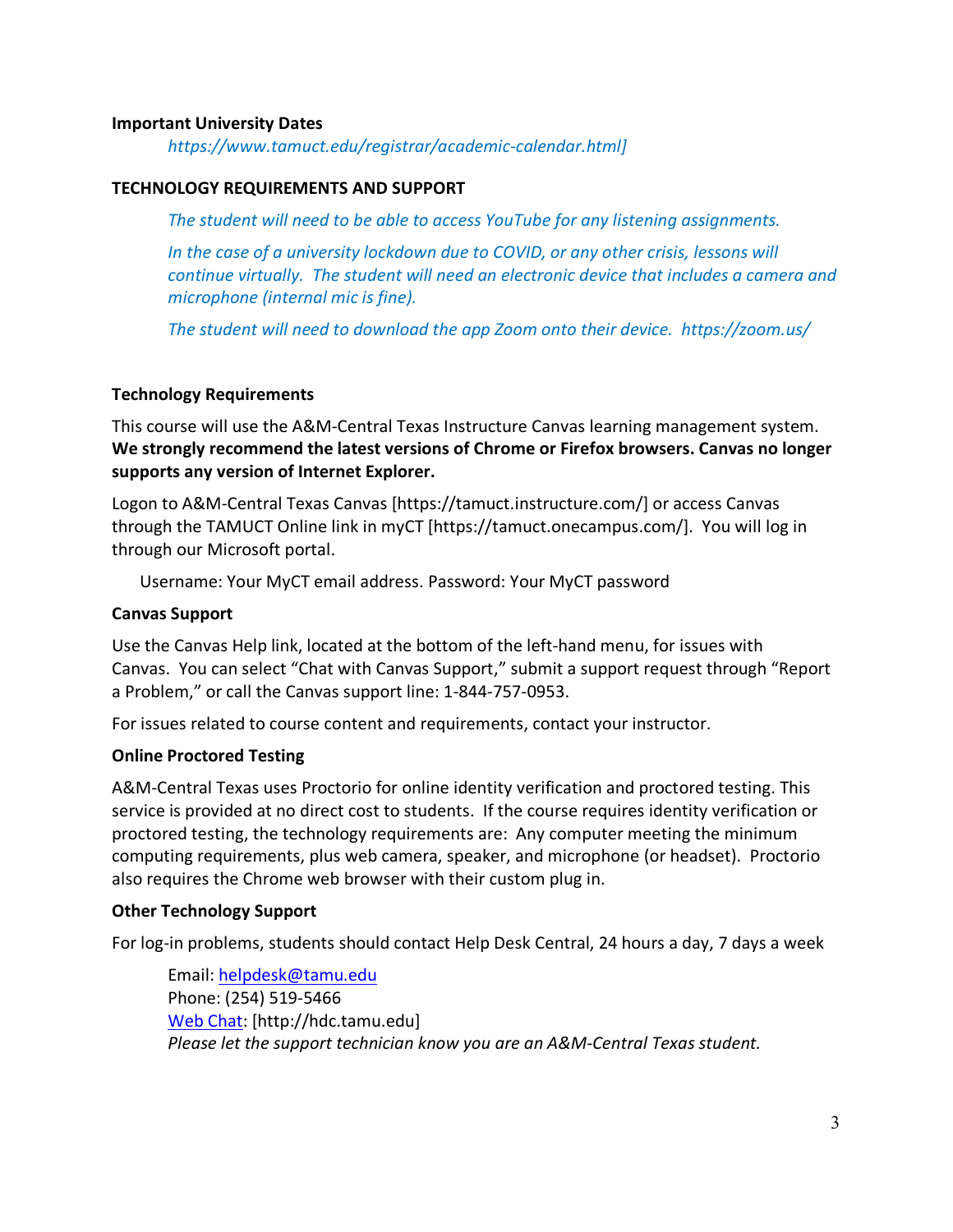# **UNIVERSITY RESOURCES, PROCEDURES, AND GUIDELINES**

# **Drop Policy**

If you discover that you need to drop this class, you must complete the Drop Request Dynamic Form through Warrior Web.

[https://dynamicforms.ngwebsolutions.com/casAuthentication.ashx?InstID=eaed95b9-f2be-45f3-a37d-

46928168bc10&targetUrl=https%3A%2F%2Fdynamicforms.ngwebsolutions.com%2FSubmit%2F Form%2FStart%2F53b8369e-0502-4f36-be43-f02a4202f612].

Faculty cannot drop students; this is always the responsibility of the student. The Registrar's Office will provide a deadline on the Academic Calendar for which the form must be completed. Once you submit the completed form to the Registrar's Office, you must go into Warrior Web and confirm that you are no longer enrolled. If you still show as enrolled, FOLLOW-UP with the Registrar's Office immediately. You are to attend class until the procedure is complete to avoid penalty for absence. Should you miss the drop deadline or fail to follow the procedure, you will receive an F in the course, which may affect your financial aid and/or VA educational benefits.

# **Academic Integrity**

Texas A&M University-Central Texas values the integrity of the academic enterprise and strives for the highest standards of academic conduct. A&M-Central Texas expects its students, faculty, and staff to support the adherence to high standards of personal and scholarly conduct to preserve the honor and integrity of the creative community. Any deviation by students from this expectation may result in a failing grade for the assignment and potentially a failing grade for the course. All academic misconduct concerns will be referred to the Office of Student Conduct. When in doubt on collaboration, citation, or any issue, please contact your instructor before taking a course of action.

For more information regarding the Student Conduct process, [https://www.tamuct.edu/student-affairs/student-conduct.html].

If you know of potential honor violations by other students, you may submit a report, [https://cm.maxient.com/reportingform.php?TAMUCentralTexas&layout\_id=0].

# **Academic Accommodations**

At Texas A&M University-Central Texas, we value an inclusive learning environment where every student has an equal chance to succeed and has the right to a barrier-free education. The Office of Access and Inclusion is responsible for ensuring that students with a disability receive equal access to the university's programs, services and activities. If you believe you have a disability requiring reasonable accommodations, please contact the Office of Access and Inclusion, WH-212; or call (254) 501-5836. Any information you provide is private and confidential and will be treated as such.

For more information, please visit our Access & Inclusion Canvas page (log-in required) [https://tamuct.instructure.com/courses/717]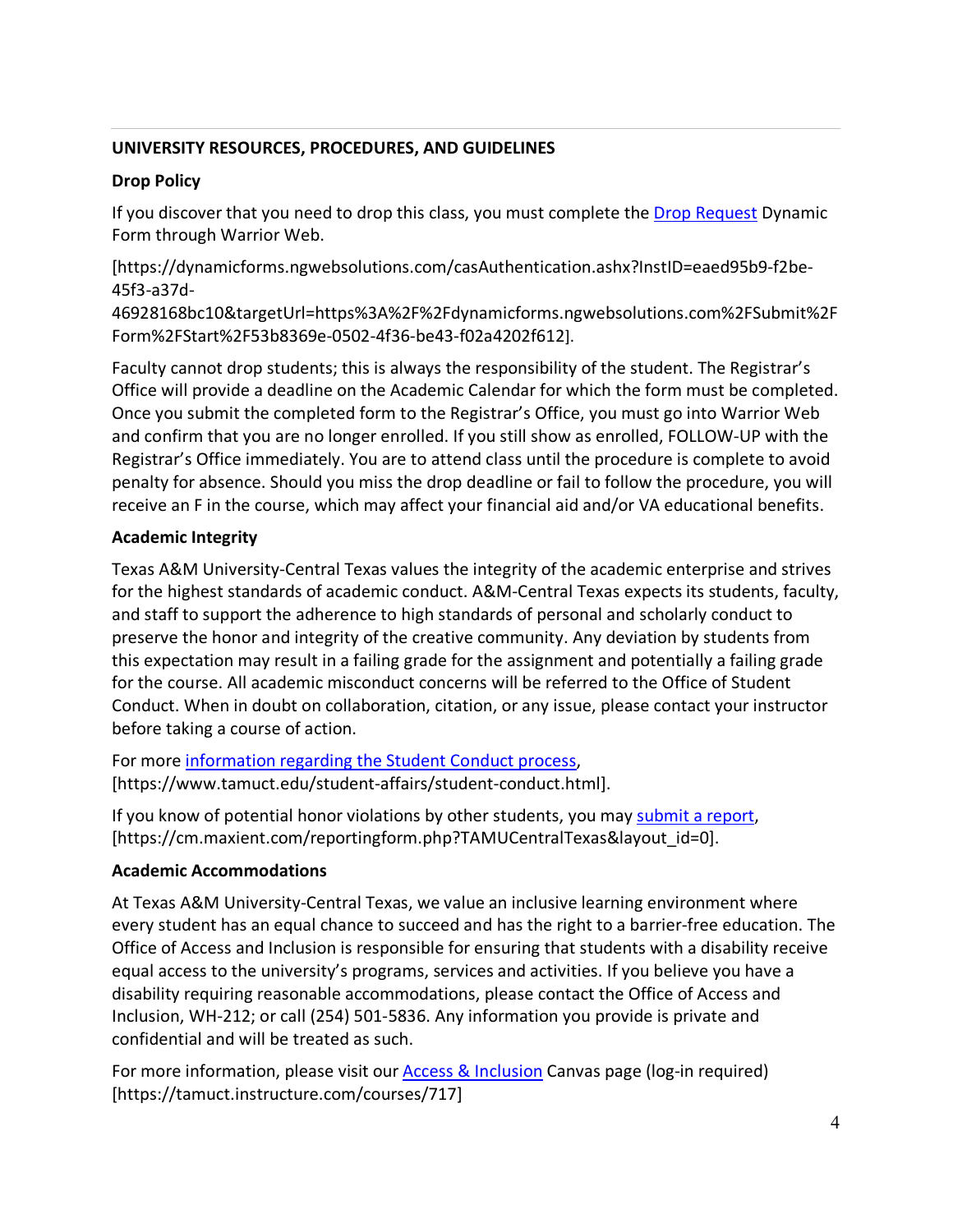# **Important information for Pregnant and/or Parenting Students**

Texas A&M University-Central Texas supports students who are pregnant and/or parenting. In accordance with requirements of Title IX and related guidance from US Department of Education's Office of Civil Rights, the Dean of Student Affairs' Office can assist students who are pregnant and/or parenting in seeking accommodations related to pregnancy and/or parenting. Students should seek out assistance as early in the pregnancy as possible. For more information, please visit Student Affairs [https://www.tamuct.edu/student-affairs/pregnantand-parenting-students.html]. Students may also contact the institution's Title IX Coordinator. If you would like to read more about these requirements and guidelines online, please visit the website [http://www2.ed.gov/about/offices/list/ocr/docs/pregnancy.pdf].

Title IX of the Education Amendments Act of 1972 prohibits discrimination on the basis of sex and gender–including pregnancy, parenting, and all related conditions. A&M-Central Texas is able to provide flexible and individualized reasonable accommodation to pregnant and parenting students. All pregnant and parenting students should contact the Associate Dean in the Division of Student Affairs at (254) 501-5909 to seek out assistance. Students may also contact the University's Title IX Coordinator.

# **Tutoring**

Tutoring is available to all A&M-Central Texas students, on a remote online basis. Visit the Academic Support Community in Canvas to view schedules and contact information. Subjects tutored on campus include Accounting, Advanced Math, Biology, Finance, Statistics, Mathematics, and Study Skills. Student success coaching is available online upon request.

If you have a question regarding tutor schedules, need to schedule a tutoring session, are interested in becoming a tutor, success coaching, or have any other question, contact Academic Support Programs at (254) 501-5836, visit the Office of Student Success at 212F Warrior Hall, or by emailing studentsuccess@tamuct.edu.

Chat live with a tutor 24/7 for almost any subject from on your computer! Tutor.com is an online tutoring platform that enables A&M-Central Texas students to log in and receive online tutoring support at no additional cost. This tool provides tutoring in over 40 subject areas except writing support. Access Tutor.com through Canvas.

# **University Writing Center**

University Writing Center: Located in Warrior Hall 416, the University Writing Center (UWC) at Texas A&M University–Central Texas (A&M–Central Texas) is a free service open to all A&M– Central Texas students. For the Fall 2021 semester, the hours of operation are from 10:00 a.m.- 5:00 p.m. Monday thru Thursday in Warrior Hall 416 (with online tutoring available every hour as well) with satellite hours available online only Monday thru Thursday from 6:00-9:00 p.m. and Saturday 12:00-3:00 p.m.

Tutors are prepared to help writers of all levels and abilities at any stage of the writing process. While tutors will not write, edit, or grade papers, they will assist students in developing more effective composing practices. By providing a practice audience for students' ideas and writing,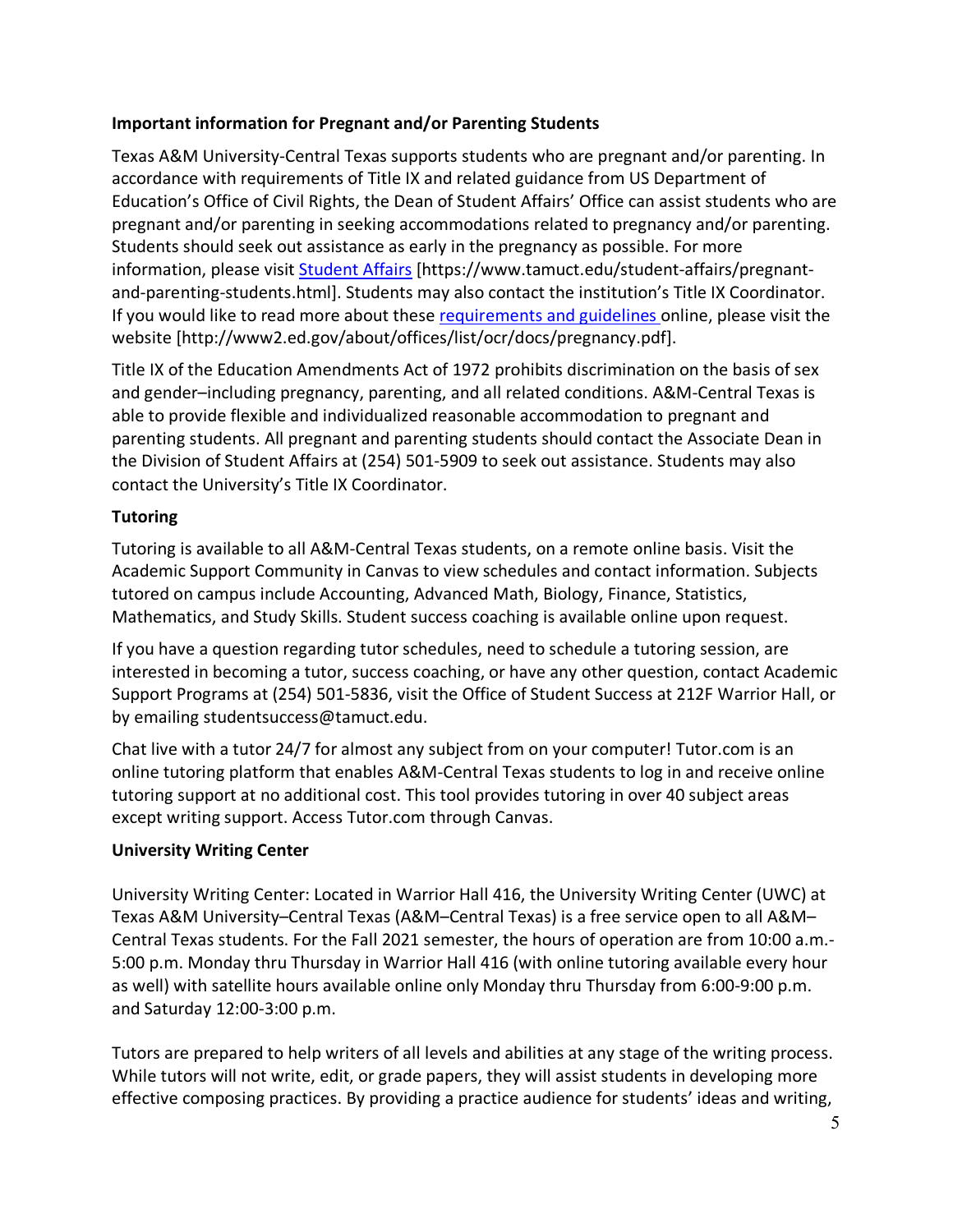our tutors highlight the ways in which they read and interpret students' texts, offering guidance and support throughout the various stages of the writing process. In addition, students may work independently in the UWC by checking out a laptop that runs the Microsoft Office suite and connects to WIFI, or by consulting our resources on writing, including all of the relevant style guides. Whether you need help brainstorming ideas, organizing an essay, proofreading, understanding proper citation practices, or just want a quiet place to work, the UWC is here to help!

Students may arrange a one-to-one session with a trained and experienced writing tutor by making an appointment via WCOnline at https://tamuct.mywconline.com/. In addition, you can email Dr. Bruce Bowles Jr. at bruce.bowles@tamuct.edu if you have any questions about the UWC, need any assistance with scheduling, or would like to schedule a recurring appointment with your favorite tutor by making an appointment via WCOnline at https://tamuct.mywconline.com/. In addition, you can email Dr. Bruce Bowles Jr. at bruce.bowles@tamuct.edu if you have any questions about the UWC, need any assistance with scheduling, or would like to schedule a recurring appointment with your favorite tutor.

# **University Library**

The University Library provides many services in support of research across campus and at a distance. We offer over 200 electronic databases containing approximately 400,000 eBooks and 82,000 journals, in addition to the 96,000 items in our print collection, which can be mailed to students who live more than 50 miles from campus. Research guides for each subject taught at A&M-Central Texas are available through our website to help students navigate these resources. On campus, the library offers technology including cameras, laptops, microphones, webcams, and digital sound recorders.

Research assistance from a librarian is also available 24 hours a day through our online chat service, and at the reference desk when the library is open. Research sessions can be scheduled for more comprehensive assistance, and may take place virtually through WebEx, Microsoft Teams or in-person at the library. Assistance may cover many topics, including how to find articles in peer-reviewed journals, how to cite resources, and how to piece together research for written assignments.

Our 27,000-square-foot facility on the A&M-Central Texas main campus includes student lounges, private study rooms, group work spaces, computer labs, family areas suitable for all ages, and many other features. Services such as interlibrary loan, TexShare, binding, and laminating are available. The library frequently offers workshops, tours, readings, and other events. For more information, please visit our Library website [http://tamuct.libguides.com/index].

# **OPTIONAL POLICY STATEMENTS**

# **A Note about Sexual Violence at A&M-Central Texas**

Sexual violence is a serious safety, social justice, and public health issue. The university offers